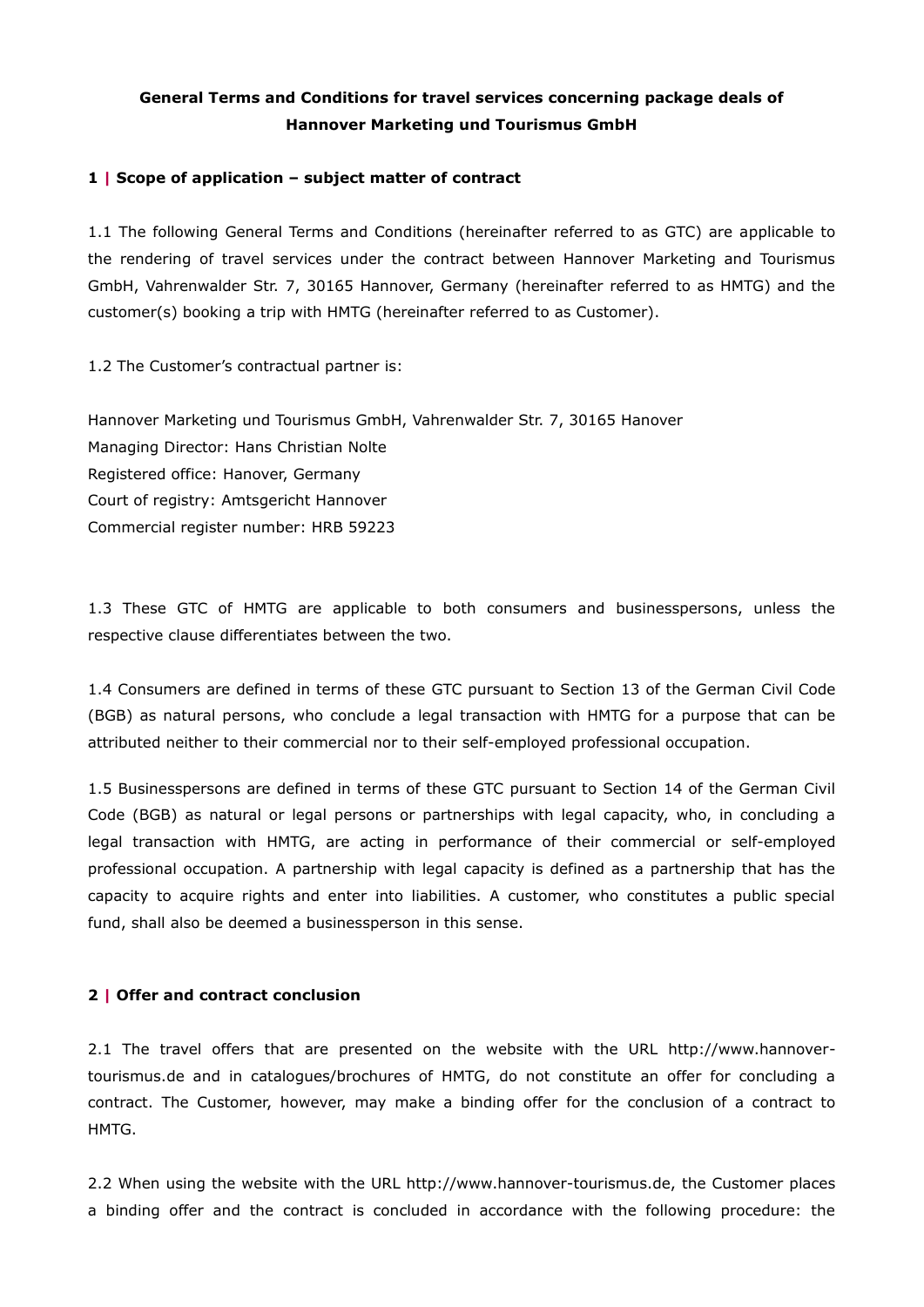Customer chooses the desired travel services and the desired travel period. After clicking the "Details and Enquiries" button, the Customer is requested to enter his or her personal data. By clicking the "Enquiry" or "Make binding booking" button, the Customer makes an offer for concluding a binding contract. The Customer's offer is based on the services associated with the chosen travel as specified on the website with the URL http://www.hannover-tourismus.de. Until clicking the "Send" button, the Customer can correct his or her entries at any time by operating the mouse and keyboard in the usual manner. Furthermore, by clicking the back and forward buttons of the browser in use, the Customer can return to the respective previous page of the booking procedure. After clicking the "Send" button, correction of the entries is no longer possible. HMTG can accept the Customer's offer by sending a binding booking confirmation. An automatic response confirming receipt of the booking does not constitute acceptance of the Customer's offer. The contract is thus concluded by means of the Customer's offer and the acceptance of such offer by HMTG.

2.3 Alternatively, the Customer can also make a booking by usual means of correspondence (letter, facsimile, telephone, email). In the event that a booking is made via email, the Customer will receive an electronic confirmation that the booking was received without undue delay. Here, the declaration of acceptance does not require a specific form; oral confirmations and confirmations by telephone are also legally binding for the Customer and for HMTG.

2.4 The text of the contract is saved by HMTG, but is not accessible by the Customer. HMTG therefore recommends that Customers print the booking information for their own file.

2.5 The information specified on the website with the URL http://www.hannover-tourismus.de or in the brochures/catalogues of HMTG forms the exclusive basis of the services offered by HMTG. Any information in hotel guides or similar directories that were not published by HMTG are not binding for HMTG and its obligation to perform, unless these specifications were agreed expressly between the Customer and HMTG.

2.6 In the event that HMTG makes a special offer at the Customer's request, then this special offer shall, notwithstanding the above provisions, constitute a binding offer to conclude a contract by HMTG to the Customer. In this case, the contract comes into force without requiring another confirmation by HMTG if the Customer accepts this offer within a period that is likewise specified in the offer without making any entries or changes or amendments and by either an express declaration, a down payment, final payment or by availing him or herself of the travel services.

2.7 If the brochure, the travel documents or any of the other declarations expressly or clearly state third-party services to be brokered, HMTG only acts in the capacity of travel agent. In the case of these brokered travel services, HMTG's contractual liability as agent shall be excluded, unless intent or gross negligence are in evidence, material duties under the travel agent contract are affected or if warranted characteristics are lacking. Here, HMTG is in principle only liable for the agency, but not for the brokered services (see Sections 675, 631 of the German Civil Code (BGB)). This limitation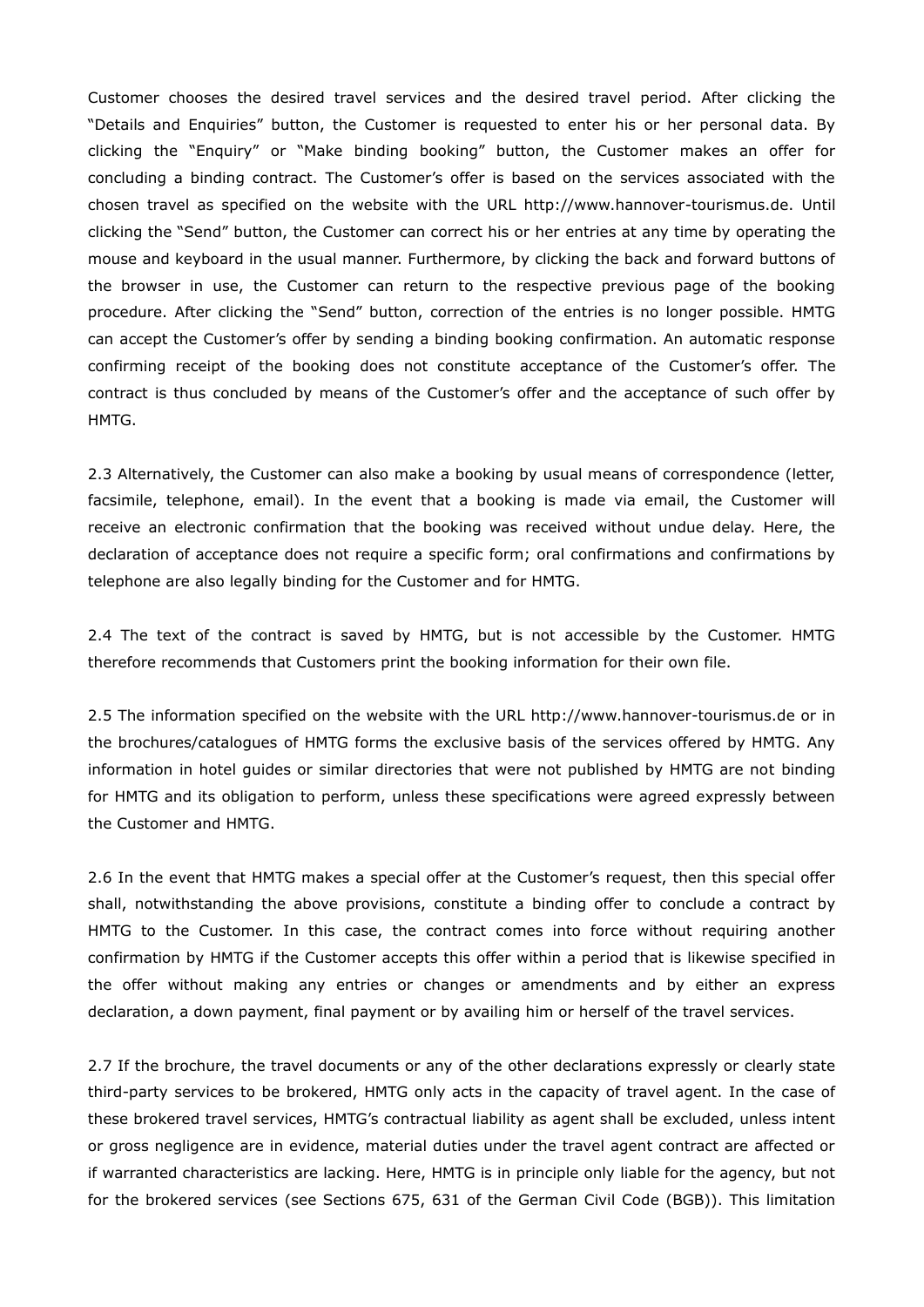does not apply in cases of injury to travellers' life, limb or health.

2.8 The official languages of the contract are German and English.

#### **3 | No right of withdrawal under distance selling contracts for travel services**

The right of withdrawal which consumers are generally entitled to when they conclude distance selling contracts, is, pursuant to Section 312g (2) Sentence 1 No. 9 of the German Civil Code (BGB), not applicable to services offered in the field of leisure activities if the contract provides that such services are rendered on a certain date or within a certain period. Due to the aforementioned statutory provision, the customer therefore has no right of withdrawal with regard to the travel services booked on the website with the URL http://www.hannover-tourismus.de or, if applicable, via telephone, letter, facsimile or email, based on offers in brochures/catalogues of HMTG and the corresponding distance selling contract.

#### **4 | Services, changes to services**

4.1 The services offered by HMTG are based exclusively on the contents of the booking confirmation in connection with the underlying specifications of the respective package deal and on all the notes and explanations included in the information that forms the basis of the booking. To the extent that the Customer expresses special wished when making the booking, such special wishes are not binding for HMTG, although HMTG will endeavour to meet these wishes.

4.2 Service providers, in particular companies offering accommodation, are not authorised to make promises or agreements that exceed or contradict the description of the travel or the booking confirmation or change the confirmed content of the travel contract.

4.3 Any material changes or amendments to the services specified in the description or to the travel conditions must be expressly agreed upon with HMTG.

4.4 Changes to or deviations of individual travel services from the contents of the travel contract that are required after conclusion of the contract and are not caused by HMTG in bad faith, are only admissible to the extent that such changes or deviations are not material and do not impact the overall design of the booked package deal. Any warranty claims that might exist shall remain unaffected to the extent that the changed service is defective.

4.5 HMTG shall be obliged to inform its Customers without undue delay on any changes to or deviations of the services. If applicable, HMTG shall offer the Customer a no fee rebooking or cancellation.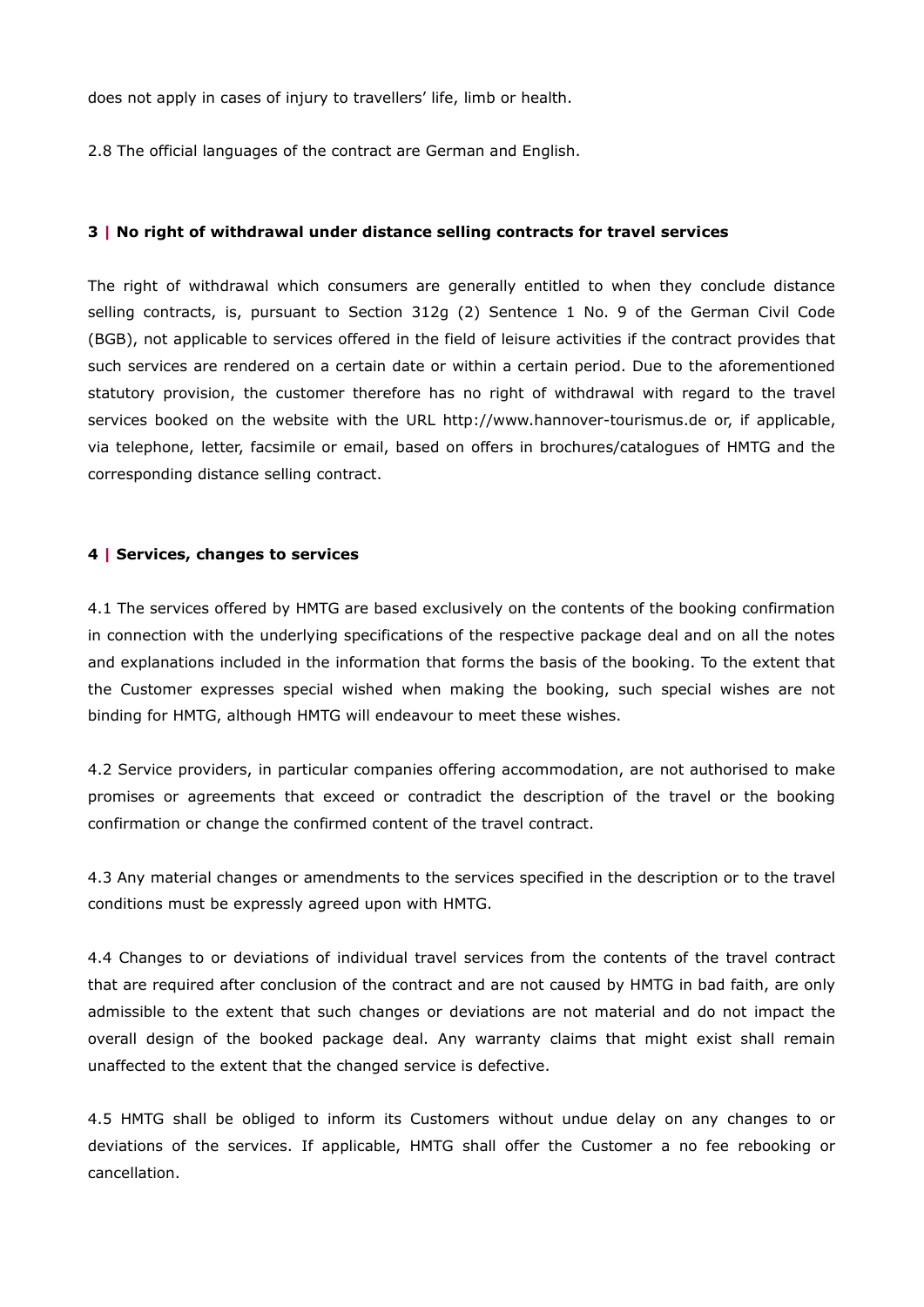## **5 | Down payment/final payment**

5.1 The Customer is obliged to pay the agreed price for the booked travel services. All prices include the statutory VAT of the Federal Republic of Germany.

5.2 A down payment amounting to 10% of the total price shall be due upon contract conclusion against handover of a confirmation and a guarantee certificate. The down payment shall be offset against the price of the travel package.

5.3 The final payment shall be due no later than four (4) weeks before commencement of travel, provided the guarantee certificate has been handed over and unless another payment date was agreed in individual cases. In the event of bookings at short notice that are made later than four (4) weeks before commencement of travel, the total travel price is payable in one sum immediately.

5.4 The obligation to hand over a guarantee certificate does not apply if

a) the travel has a duration of no more than 24 hours, does not include overnight stay and the price of the travel package does not exceed EUR 50.00 per person.

b) the agreed travel services do not include transport from or to the travel destination or if it was agreed that the entire price of the travel package is only payable to HMTG or the accommodation after the travel or the end of the stay.

5.5 Provided that HMTG is prepared and able to render the contractually agreed services and the Customer fails to make the down payment or final payment or fails to make these payments in full at the agreed due dates, without there being a contractual or statutory right of retention, HMTG shall be entitled to withdraw from the contract after sending a reminder and setting a period for payment and to claim compensation from the Customer in the amount of the corresponding cancellation fee in accordance with item 8 of these GTC.

# **6 | Liability for defects**

6.1 HMTG shall be liable for travel defects in accordance with the statutory provisions.

6.2 The tour representative is not entitled to recognise any claims asserted by the Customer on the basis of warranty for defects.

6.3 HMTG does not give the Customer any guarantees as per the legal definition.

6.4 Claims due to defects come under the statute of limitations after one year, starting from the date on which the travel was scheduled to end as per the contract.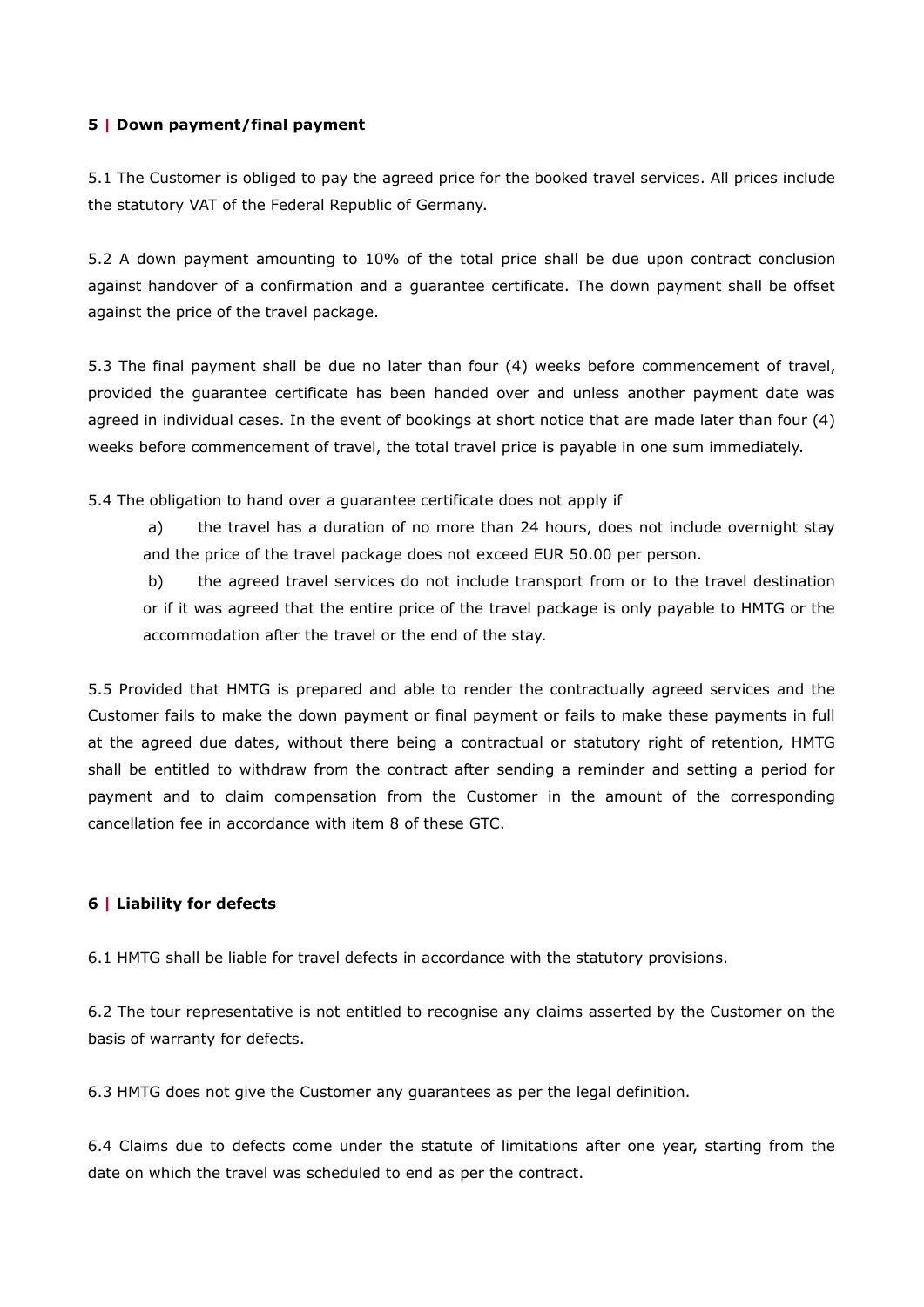6.5 Item 7 of these GTC shall apply to claims for damages due to defect.

## **7 | Liability for damage**

7.1 The liability of HMTG for breach of contractual duties and tort shall be limited to intent and gross negligence. This does not apply to injury to life, limb or health of the traveller(s) and claims due to breach of material duties, i.e. duties that are based on the nature of the contract and duties, the violation of which endangers reaching the purpose of the contract. In this respect, HMTG shall be liable for every degree of fault.

7.2 To the extent that HMTG is liable for other damage due to the travel contract, the liability shall be limited to three times the price of the travel package. This limitation of liability shall apply even if the damage occurrence was caused by the fault of a service provider.

7.3 The contractual liability of HMTG shall be excluded entirely or limited to the extent that the liability of a service provider is likewise excluded or limited due to international treaties or statutory regulations that are based on such treaties that are applicable to the services to be rendered by such service provider.

7.4 HMTG shall be liable for claims for compensation of property damages based on tort that were not caused by intent or gross negligence up to an amount of EUR 4,100.00 per Customer and travel, or up to three times the amount of the price of the travel package if this exceeds EUR 4,100.00.

7.5 To the extent that liability for damage that is not based on injury to life, limb or health of the Customer is not excluded for ordinary negligence, such claims shall come under the statute of limitations after one year, starting from the date the claim came into existence.

### **8 | Withdrawal by the Customer/cancellation**

8.1 The Customer can withdraw from the contract at any time before commencement of travel by means of written declaration.

8.2 If the Customer withdraws from the contract, HMTG may request appropriate compensation for the preparation of the travel and expenses thus incurred. The cancellation compensation amounts to:

- up to the 31st day before commencement of travel 10%
- as from the 30th until the 21st day before commencement of travel 20%
- as from the 20th until the 12th day before commencement of travel 40%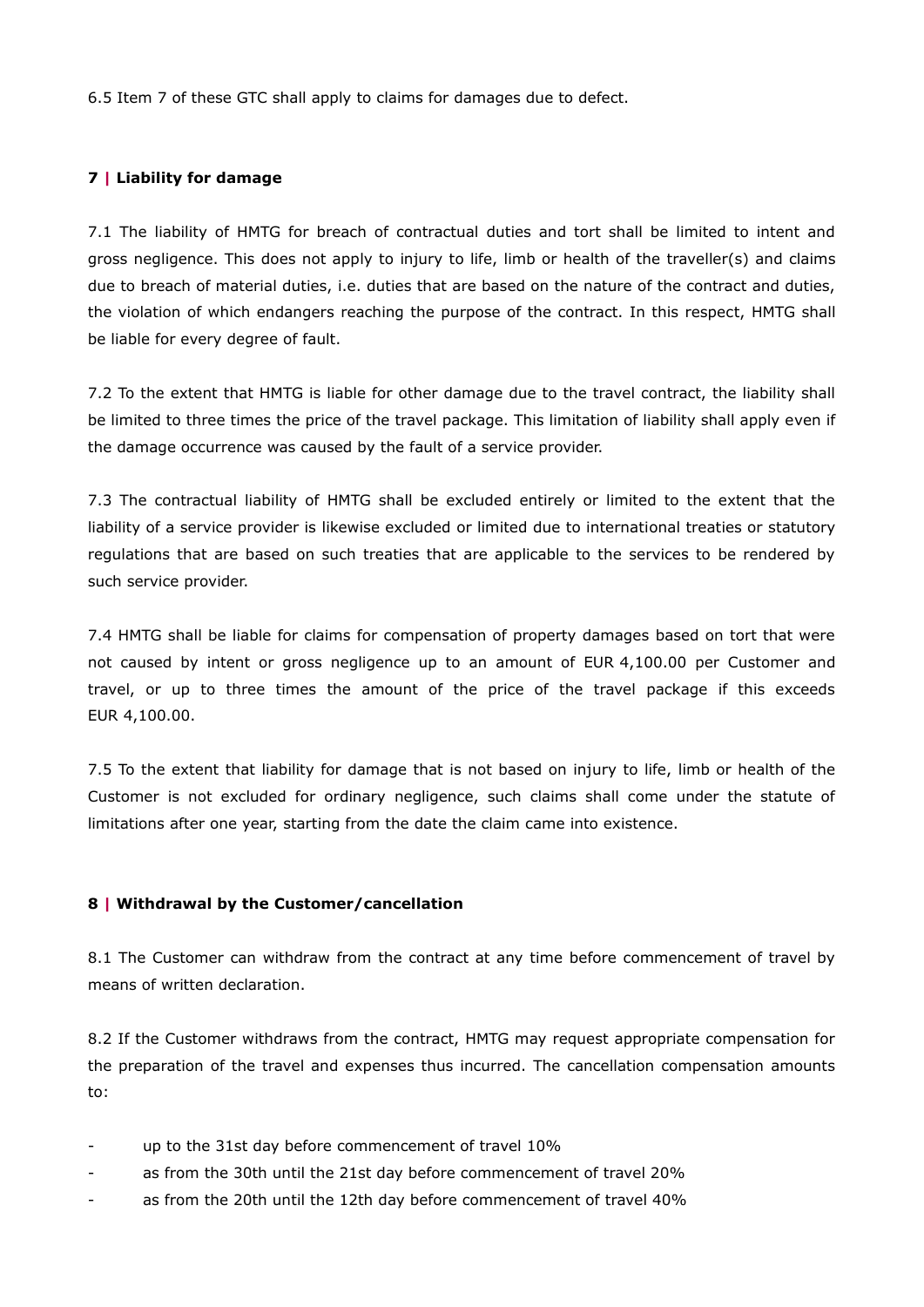as from the 11th until the 3rd day before commencement of travel 60%

as from the 3rd day before commencement of travel and failure to commence the travel 90% of the price of the travel package.

The Customer is free to provide evidence that HMTG did not suffer any or a lower damage.

8.3 Notwithstanding the above lump-sum compensations, HMTG reserves the right to demand higher, specific compensation of damages. In this case, HMTG shall be obliged to specify the exact amount of the requested compensation and evidence thereof, thereby accounting for any saved expenses and a potential other use of the travel services.

8.4 In the event that the Customer wishes to make modifications or change the booking after conclusion of the contract with respect to the travel dates, accommodation, type of board or other services, HMTG may request a lump-sum handling fee in the amount of EUR 15.00 if the modifications or booking changes are made, provided that HMTG does not provide evidence of a higher compensation request based on the respective information by the Customer, the amount of which is determined on the basis of the price of the travel package less the value of the expenses saved by HMTG and on the basis of the amount that HMTG can generate by using the travel services differently. The Customer only has a legal claim to the desired modifications or booking changes being carried out to the extent that the realisation is actually possible. Customers shall declare their wish to make modifications or change bookings by no later than the 31st day before commencement of travel. After this time, modifications and changes to bookings are only possible by withdrawal from the travel contract and rebooking in accordance with the cancellation provisions stated above. This does not apply to booking changes that incur only minor costs.

8.5 In the event of withdrawal and changes to bookings, any cost incurred in returning or changing booked admission tickets shall be paid separately together with the handling fee or cancellation compensation as per item 8.4, unless HMTG succeeds in using the tickets in another way.

8.6 Until commencement of travel the Customer may be replaced with a third party, provided that such third party meets the specific travel requirements and his or her participation does not conflict with statutory regulations or official orders and provided that we do not object to such participation for the aforementioned reasons. The Customer and the third party shall be jointly liable vis-à-vis HMTG for the price of the travel package. The Customer and the third party shall further be jointly liable vis-à-vis HMTG for any additional cost incurred by the third party's participation.

8.7 In the event that a travel is discontinued due to circumstances that lie within the responsibility of the Customer (e.g. illness), HMTG shall be obliged to achieve that service providers reimburse saved expenses and any proceeds generated from the utilisation of the services that were not used by the Customer. This shall not apply, if entirely immaterial services are concerned of if reimbursement conflicts with statutory provisions or provisions by the authorities.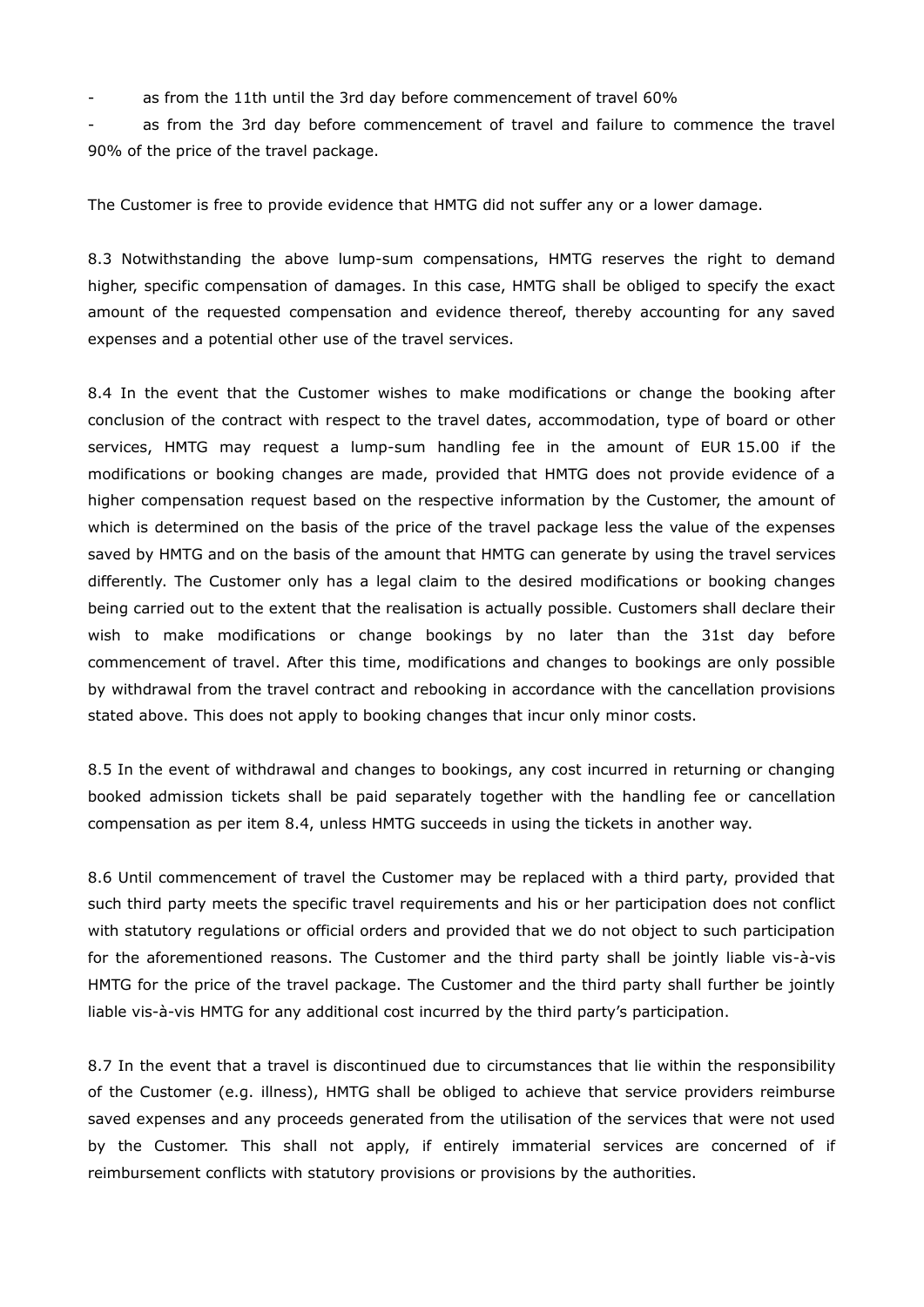# **9 | Withdrawal of travel organiser because the minimum number of participants was not reached**

9.1 HMTG shall be entitled to withdraw from the contract if the minimum number of participants as specified in the offer or travel confirmation is not reached. HMTG shall declare its withdrawal to the Customer before the remainder of the travel price falls due, but no later than the 14th day before the agreed commencement of travel. If it becomes apparent at an earlier date that the minimum number of participants cannot be reached, HMTG shall exercise its right of withdrawal without undue delay.

9.2 The Customer shall receive repayments of the price of the travel package already paid, unless he or she exercises his or her right to book another travel from the offering of HMTG with at least equal value.

## **10 | Termination due to force majeure and for reasons based on behaviour**

10.1 In the event that the travel is hampered, endangered or impaired significantly due to reasons of force majeure that were not foreseeable upon contract conclusion, the travel contract may be terminated by either party. Section 651j (2) of the German Civil Code (BGB) shall apply with regard to restitution.

10.2 HMTG is entitled to terminate the travel contract without observing a notice period if the Customer disturbs permanently despite a warning by HMTG or if the Customer behaves contrary to the contract to such an extent that the immediate annulment of the travel contract is justified. In case of such a termination, HMTG is still entitled to receive the price of the travel package; HMTG must, however, offset the value of the saved expenses and the advantages that were obtained from using the services that the Customer did not use otherwise, including any amounts credited to the Customer by the service providers.

### **11 | Required form of declarations**

Legally material declarations to be made by the Customer vis-à-vis HMTG or third parties must generally be made in writing, unless otherwise agreed or otherwise stipulated in these GTC.

# **12 | Data Protection Policy**

12.1 HMTG collects Customer or guest data for processing the contract. In doing so, HMTG observes, in particular, the German Federal Data Protection Act (BDSG) and the German Telemedia Act (TMG).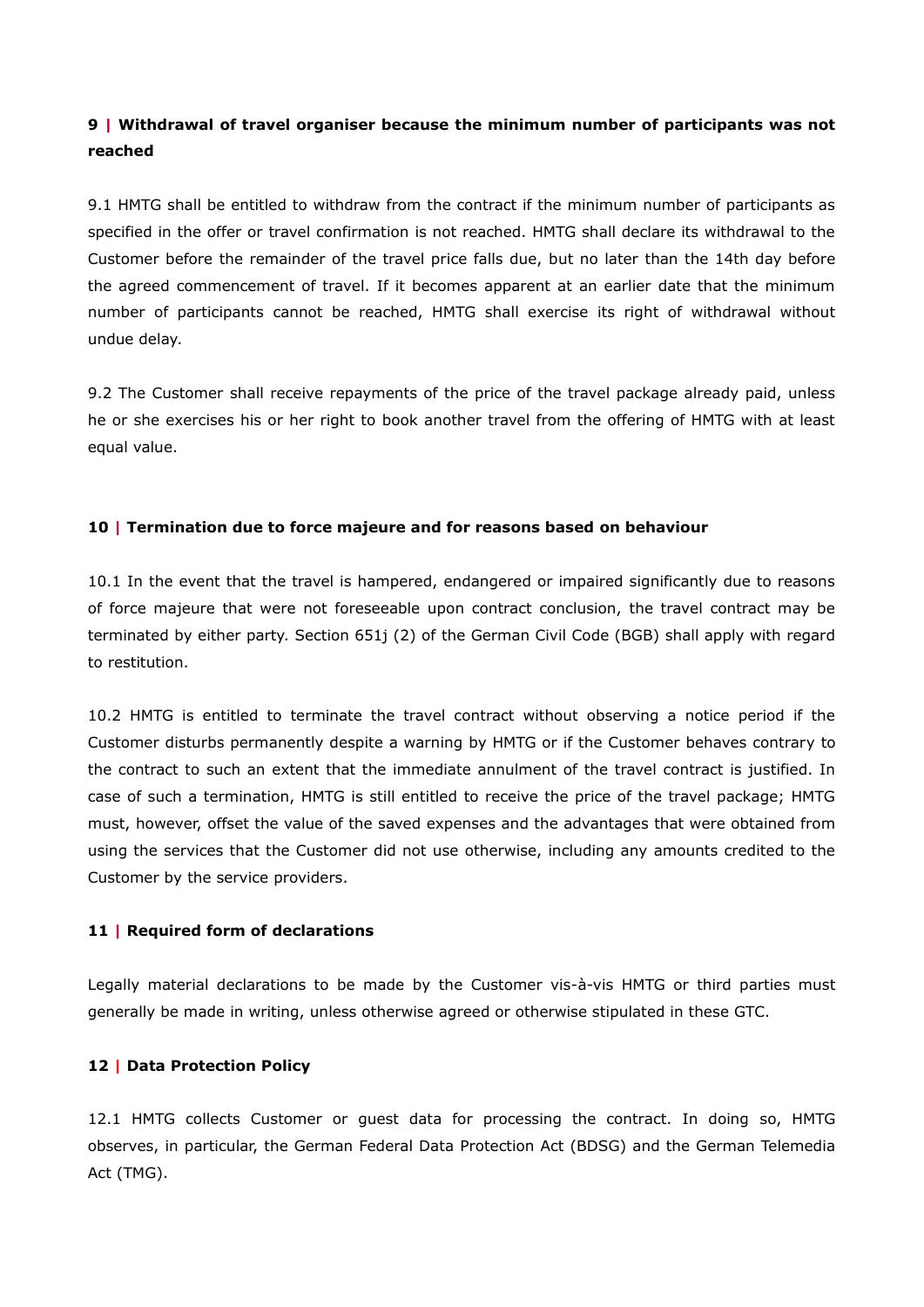12.2 HMTG stores the following data every time the website is accessed: name of the accessed website, file, date/time, transferred data amount, notification regarding successful access, browser type/version, operating system, previously visited sites and IP address. HMTG uses the aforementioned data for statistical purposes in connection with its offering.

12.3 Any data transmitted by Customers is stored for the purpose of processing enquiries or, where the booking of tourist services is concerned, to implement the contract, and such data is transmitted to the Service Provider for the purpose of processing the booking and the contract (e.g. payment, guarantee, contact data) and stored by the Service Provider for such purposes.

12.4 The IP address is stored if the Customer makes comments or other entries on the website. This has the purpose of facilitating the identification of any person responsible for illegal comments and/or entries on the website enabling third parties who are harmed by such illegal comments and/or entries to act. HMTG reserves the right to delete comments that are not to the point or unjustified, offending or discriminating or to make such comments invisible.

12.5 Any personal data provided by the Customer to HMTG will be used to reply to enquiries or process contracts and such data will only be forwarded or otherwise transmitted to third parties if this is required for the purpose of implementing the contract. HMTG would further like to notify the Customer of current offers in the future, unless it is discernible for HMTG that the Customer does not wish to receive such information. If the Customer does not wish to receive information, he or she may inform HMTG of such wish.

12.6 Online transmission of Customer data is effected via SSL encryption to ensure that Customer data cannot be accessed by unauthorised third parties during transmission.

12.7 HMTG is entitled to contact the Customer at any time on the basis of reports by the Service Provider to verify the correctness of the information.

12.8 If the Customer granted his or her consent to the storage of his or her personal data, the Customer has the right to revoke such consent at any time with prospective effect. The stored personal data is deleted when the Customer revokes his or her consent to such storage, if the data is no longer needed to fulfil the purpose for which it was stored or if the storage is inadmissible for any other legal reason. Data needed for invoicing and accounting is not affected by such a request to delete data.

12.9 HMTG shall inform the Customer and/or guest of any personal data stored upon such Customer's/guest's request. The request shall be addressed to: Hannover Marketing und Tourismus GmbH, Vahrenwalder Str. 7, 30165 Hannover

#### **13 | Place of performance – choice of law – place of jurisdiction**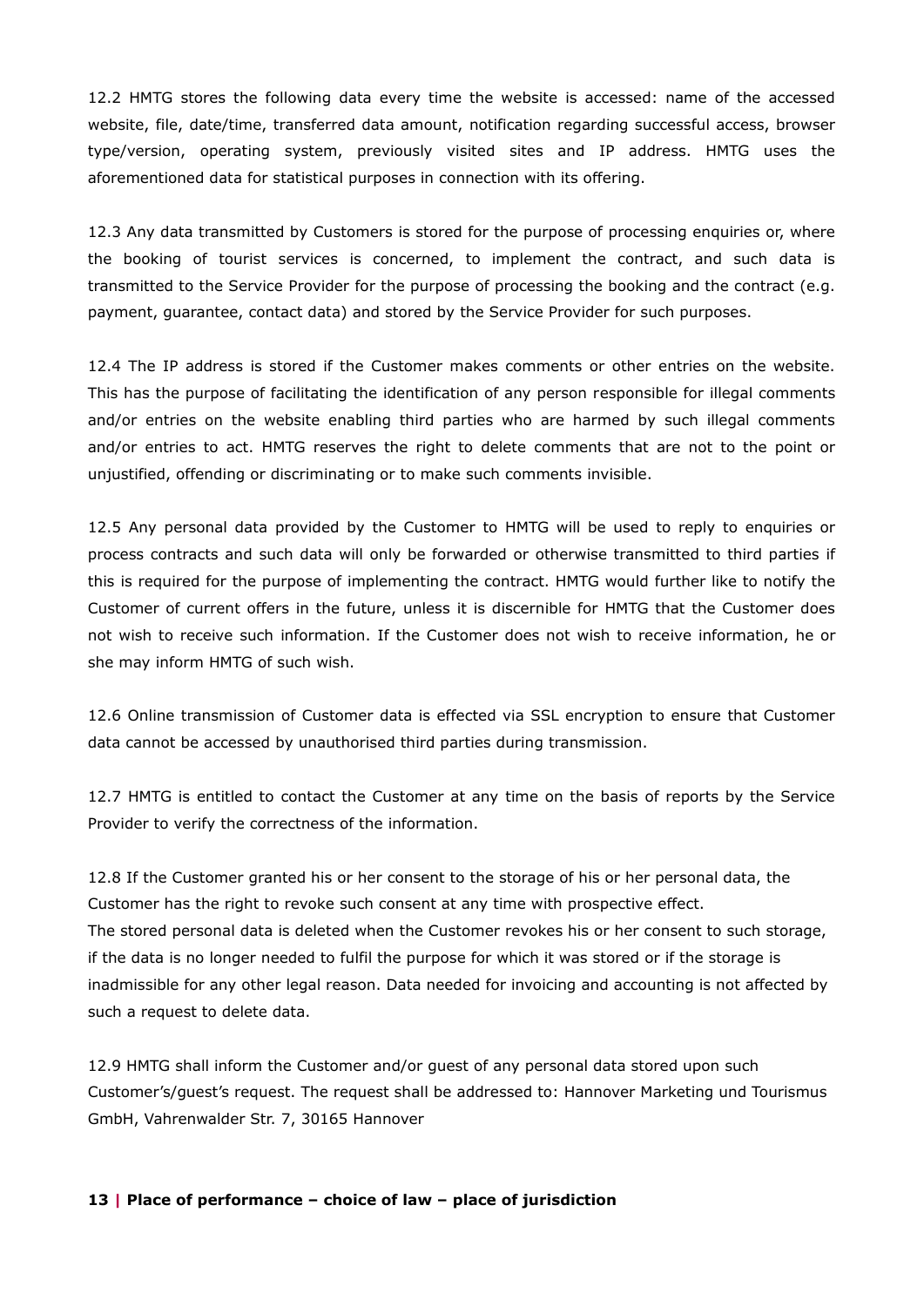13.1 Unless otherwise provided for in the contract, the place of performance and payment shall be the registered office of HMTG. The statutory regulations regarding place of jurisdiction shall remain unaffected, unless the special provision in item 12.3 stipulates otherwise.

13.2 Only the laws of the Federal Republic of Germany are applicable. If the customer is a consumer, the mandatory provisions of the state where that customer has his or her usual abode remain unaffected thereby.

13.3 The court with competence for the registered office of HMTG shall be the exclusive place of jurisdiction for contracts with merchants, legal entities under public law and public special funds.

13.4 The remaining provisions of the contract shall not be affected in the event that individual provisions of this contract are invalid or conflict with legal provisions. The invalid provision shall be replaced in mutual agreement by the contractual parties with a legally valid provision that is as close as possible to the commercial intention and purpose of the invalid provision. The above provision shall apply correspondingly to loopholes. The German version of these GTC shall prevail.

## **14 | Final provisions**

14.1 Only the laws of the Federal Republic of German are applicable. If the Customer is a consumer, the mandatory provisions of the state where that Customer has his or her usual abode remain unaffected thereby.

14.2 The remaining provisions of the contract shall not be affected in the event that individual provisions of this contract are invalid or conflict with legal provisions.

The invalid provision shall be replaced in mutual agreement by the contracting parties with a legally valid provision that is as close as possible to the commercial intention and purpose of the invalid provision.

The above provision shall apply correspondingly to loopholes. The German version of these GTC shall prevail.

Version: 29 November 2014

User: Hannover Marketing und Tourismus GmbH Vahrenwalder Str. 7 30165 Hannover CEO: Hans Christian Nolte